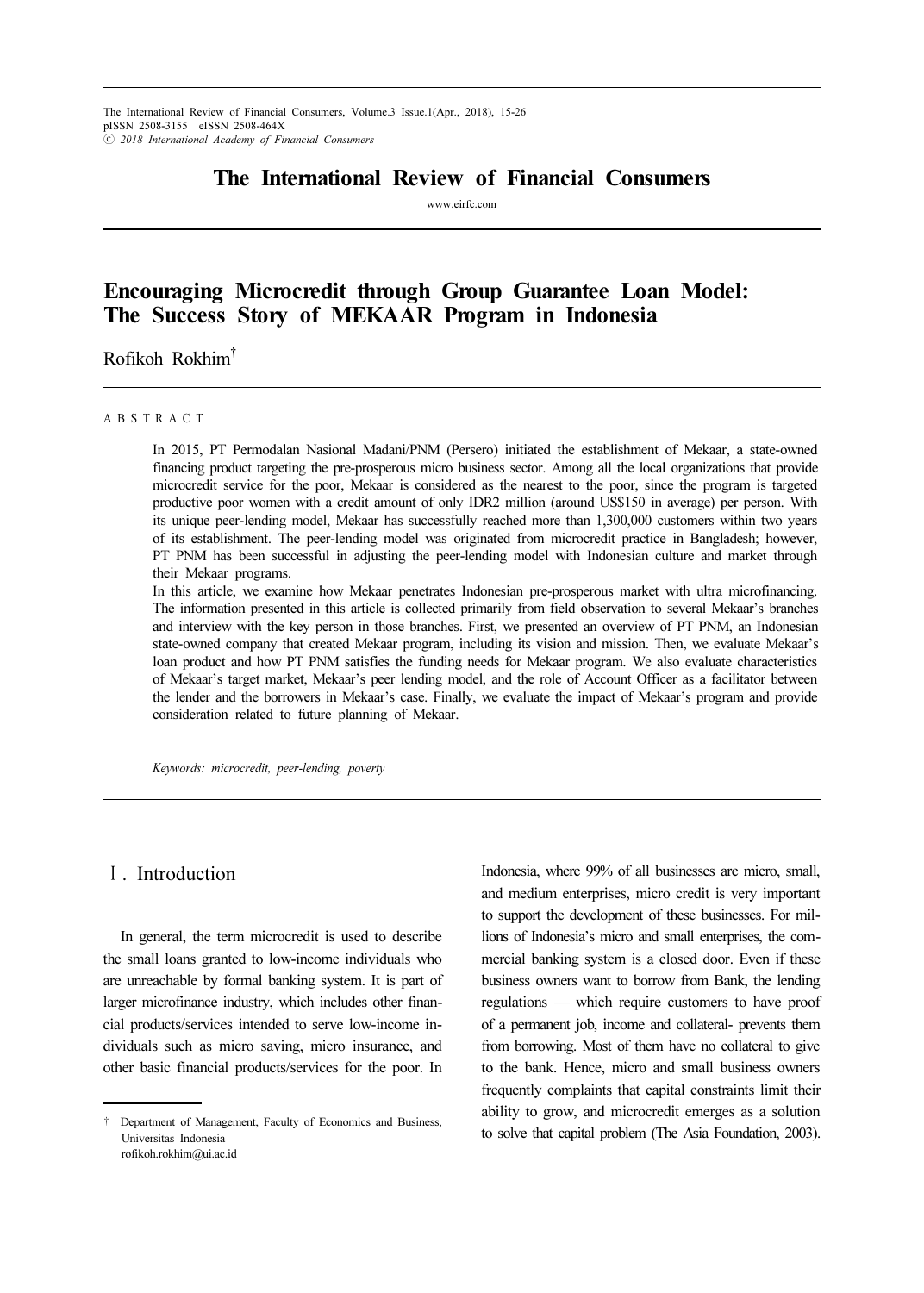In the beginning of microcredit development in Table 1. Total of Mekaar Branches per Province Indonesia, Bank Rakyat Indonesia is known as the formal financial institution that successfully extending micro credit on commercial basis (The Asia Foundation, 2003). Other than that, most small business owners can get micro credit through microfinance institutions (MFIs). It is estimated that there are more than 600.,000 microfinance institutions in Indonesia, however Indonesian Financial Services Authority still has difficulties in verify all those institutions.

One of the institutions that are considered successfully spreading microcredit throughout Indonesia is PT Permodalan Nasional Madani (PNM) through its program called Mekaar. Mekaar is established in 2015 and it has objectives to give small loans to pra-prosperous women so that they have capital to open or develop their own business. The microcredit products offered by Mekaar have quite different characteristics than the other microcredit products. For example, they offer a very small amount of loans, only IDR2 million per individual, intended to serve very poor clients. Hence, the term ultra-microcredit is often used to address Mekaar microcredit. Moreover, Mekaar clients must attend a weekly group meeting and carry out several rituals before Mekaar officers collect their weekly installment. Some of the rituals are reading Pancasila (five national principle of Indonesia), praying together according to client's religion, and reading customer's promise. Generally, the rituals are the same for all Mekaar clients across Indonesia, however, Mekaar also adjust the rituals according to the culture and language of specific region. For example, in Aceh, due to the strong Islamic culture, the clients refused to read Pancasila.

The implementation of this microcredit system proves to be successful in Indonesia. In just two years after its establishment, Mekaar shows an amazing clients growth. Now, it already has 1.26 million active clients across Indonesia, and 1.3 million if we also account for inactive clients with 0.0023% non-performing loans. PT PNM (Persero) even has a goal to reach 2 million active clients by the end of 2017. This achievement has put Mekaar into national spotlight. The distribution of Mekaar clients in various regions in Indonesia can be seen in Table 1.

This paper aims to analyze the way PT PNM implements its ultra-microcredit products<sup>1</sup> and how the microcredit product could successfully penetrate the poor market across Indonesia. The data obtained for this paper is the

| N              | <b>Province</b>                 | Total of                  | Number of      |
|----------------|---------------------------------|---------------------------|----------------|
| 0.             |                                 | Mekaar<br><b>Branches</b> | <b>Clients</b> |
| 1              | Banten                          | 51                        | 53,464         |
| $\overline{2}$ | Jambi                           | 6                         | 4,339          |
| 3              | West Java                       | 281                       | 397,262        |
| 4              | DKI Jakarta                     | 20                        | 26,148         |
| 5              | Central Java &<br>DI Yogyakarta | 250                       | 198,106        |
| 6              | East Java                       | 271                       | 280,803        |
| 7              | South Kalimantan                | 4                         | 2,592          |
| 8              | West Kalimantan                 | 6                         | 8,091          |
| 9              | West Nusa Tenggara              | 35                        | 43,370         |
| 10             | East Nusa Tenggara              | 26                        | 48,288         |
| 11             | Papua                           | $\overline{4}$            | 2,334          |
| 12             | Maluku                          | 3                         | 1,901          |
| 13             | South Sulawesi                  | 21                        | 28,757         |
| 14             | West Sulawesi                   | 5                         | 11,323         |
| 15             | Southeast Sulawesi              | $\overline{7}$            | 3602           |
| 16             | Central Sulawesi                | 3                         | 4,702          |
| 17             | Aceh                            | 26                        | 39,311         |
| 18             | North Sumatera                  | 51                        | 83,033         |
| 19             | West Sumatera                   | 17                        | 21,907         |
| 20             | Riau                            | 11                        | 7,279          |
| 21             | South Sumatera                  | 27                        | 29,097         |
| 22             | Lampung                         | 45                        | 66,803         |

primary data obtained from interviews with the parties involved in the implementation of Mekaar and also from interviews with Mekaar clients. The secondary data is obtained from company's internal data. The paper is structured as follows: section 2 introduces the institution that creates Mekaar, including its vision and mission. After that, the analysis is conducted starting from the discussion about types of loan products offered by Mekaar and the way PT PNM (Persero) satisfies its funding needs for Mekaar program. Characteristics of Mekaar's clients will be discussed in section 4. Section 5presents the group lending system that is implemented by Mekaar. Section 6 reports organizational structure of Mekaar and how the decisional and operational level works to support the success of Mekaar program. In the last section, which

<sup>1</sup> The authors use ultra-microcredit and Mekaar interchangeably throughout this paper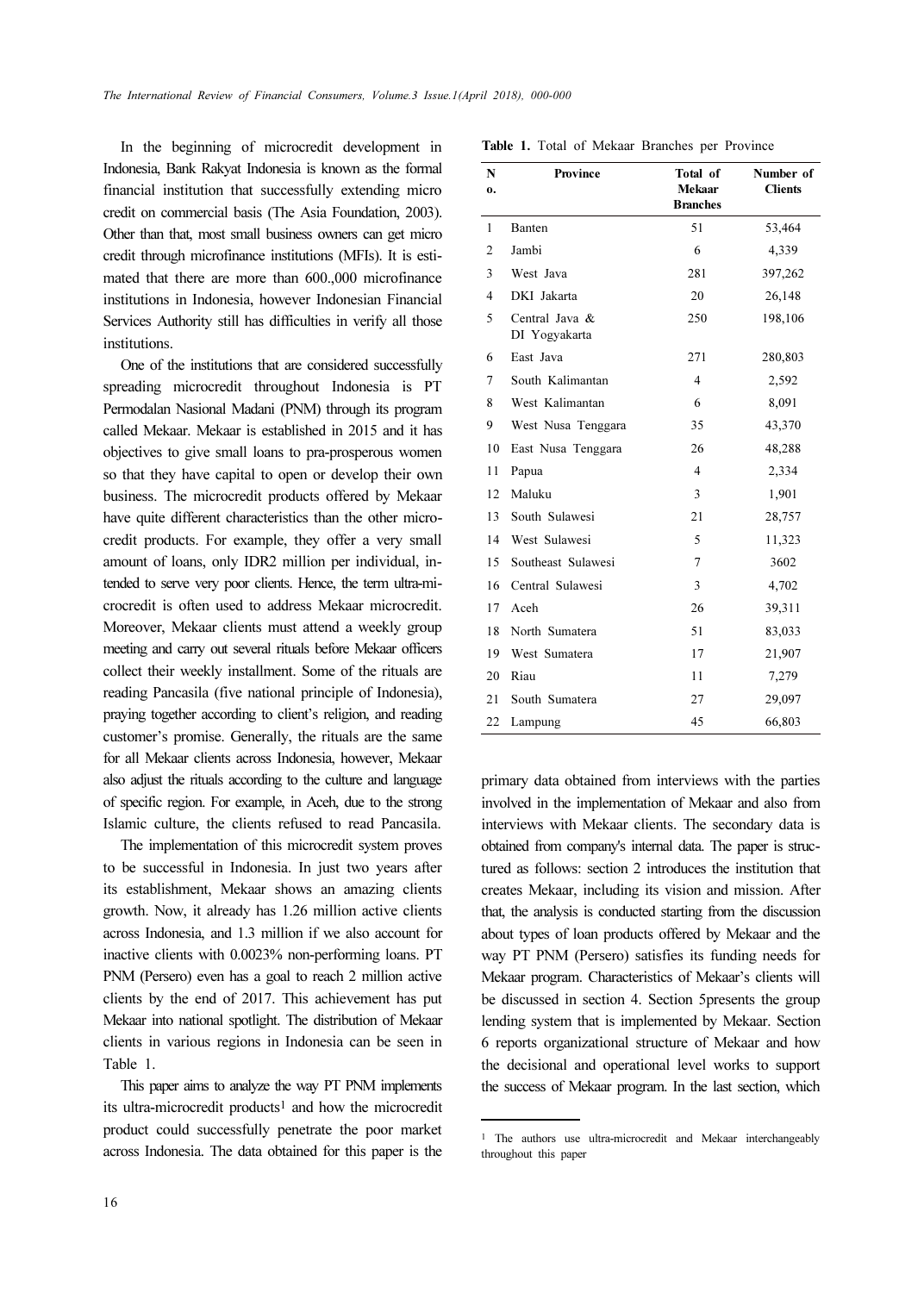is section 7, author will provide an evaluation of Mekaar's practice in Indonesia and consideration related to future planning of Mekaar.

## Ⅱ. Microfinance Industry in Indonesia

The Indonesian microfinance industry is exceptionally old, dated back to the era where Indonesia was colonized by the Dutch. The industry is very heterogonous and wide variety of financial institutions provide microfinance products for small-scale borrower in Indonesia, such as formal banks, cooperatives, microfinance institutions, and there is also an informal moneylender (loan sharks) that offers loan to the low-income people. One of the best-known player is Bank Rakyat Indonesia (BRI) with its Micro Business Division (referred as BRI Units) (Charitonenko & Afwan, 2003). The bank was established its BRI Units in 1970 and has been offering various financial products intend to serve micro segment since then. Other than BRI, there are another type of banks that also provide microloans such as Regional Development Banks (Bank Pembangunan Daerah, BPD) and Village Credit Agencies (Badan Kredit Desa, BKD).

In 2018, Bank Indonesia issued a regulation which requires Bank to have at least 20% of its loan portfolio dedicated to microloans. Furthermore, current Indonesian President, Joko Widodo (Jokowi), urges Banks to provide loans more evenly, especially to micro, small, and medium enterprise segments. This situation implies that the competition in microloans industry will be stiff in Indonesia starting from 2018, because the microfinance institutions must compete not only with other MFIs, but also with formal banks to provide microfinance products to micro entrepreneur and low-income segment. In average, the interest rate for microloans offered by Banks is 18% (per February 2017). This number is much lower than the interest rate offered by ultra-microcredits such as Mekaar, which is more than 20%. However, the higher interest rate for ultra-microcredit products is justifiable because ultra-microcredit clients do not have to provide any collateral for the MFIs and the default risk is likely higher. In the future, the interest rate for ultra-microcredit product is expected to decrease since Indonesia's Minister of Finance is committed to support the development of ultra-microcredit and is currently conducting an evaluation towards ultra-microcredit interest rate.

In addition, since 2013, Indonesian Financial Services Authority (OJK) also issued a regulation which requires microfinance institutions to have a business license and legal entity. However, until December 2017, there are only 180 entities of microfinance institutions that register themselves to Indonesian Financial Services Authority (OJK) (Indonesian Financial Services Authority, 2017). Whereas, based on the initial academic data for Micro Finance Institution Bill Draft, there are about 600,000 MFIs in Indonesia. Meanwhile, based on the re-calculation of OJK with financial institutions there are 24,000 to 25,000 MFIs spread across Indonesia. Thereby, there is no definite data regarding the number of microfinance institutions in Indonesia, and although OJK has encourage MFIs to register themselves, many of them are still unwilling to legally register their institutions to OJK.

## Ⅲ. PT Permodalan Nasional Madani/PNM (Persero): Historical Background, Vision, and Missions

PT PNM is a state-owned company established by Indonesian government as part of strategic solution to increase economic equality and welfare of society through the development of access to financing and capacity building program (Ministry of State Owned Enterprises Republic of Indonesia, 2014). The company began its operation in 1999 and has a vision to become a leading financial institution in promoting sustainable value added for Micro, Small, Medium Enterprises and Cooperatives based on their principle of Good Corporate Governance (GCG). Pursuing its vision, PT PNM sets itself to work towards the achievement of four mission: (1) Carry out various efforts, related to the company's operations, to improve the feasibility of business and entrepreneurship capabilities of Micro, Small, Medium Enterprises and Cooperatives (MSMEC) people, (2) To assist Micro, Small, Medium Enterprises and Cooperatives actors in obtaining and increasing access to financing from financial institutions, both banks and non-banks which will ultimately increase MSMEC contribution in the expansion of employment and the improvement of the welfare of the community,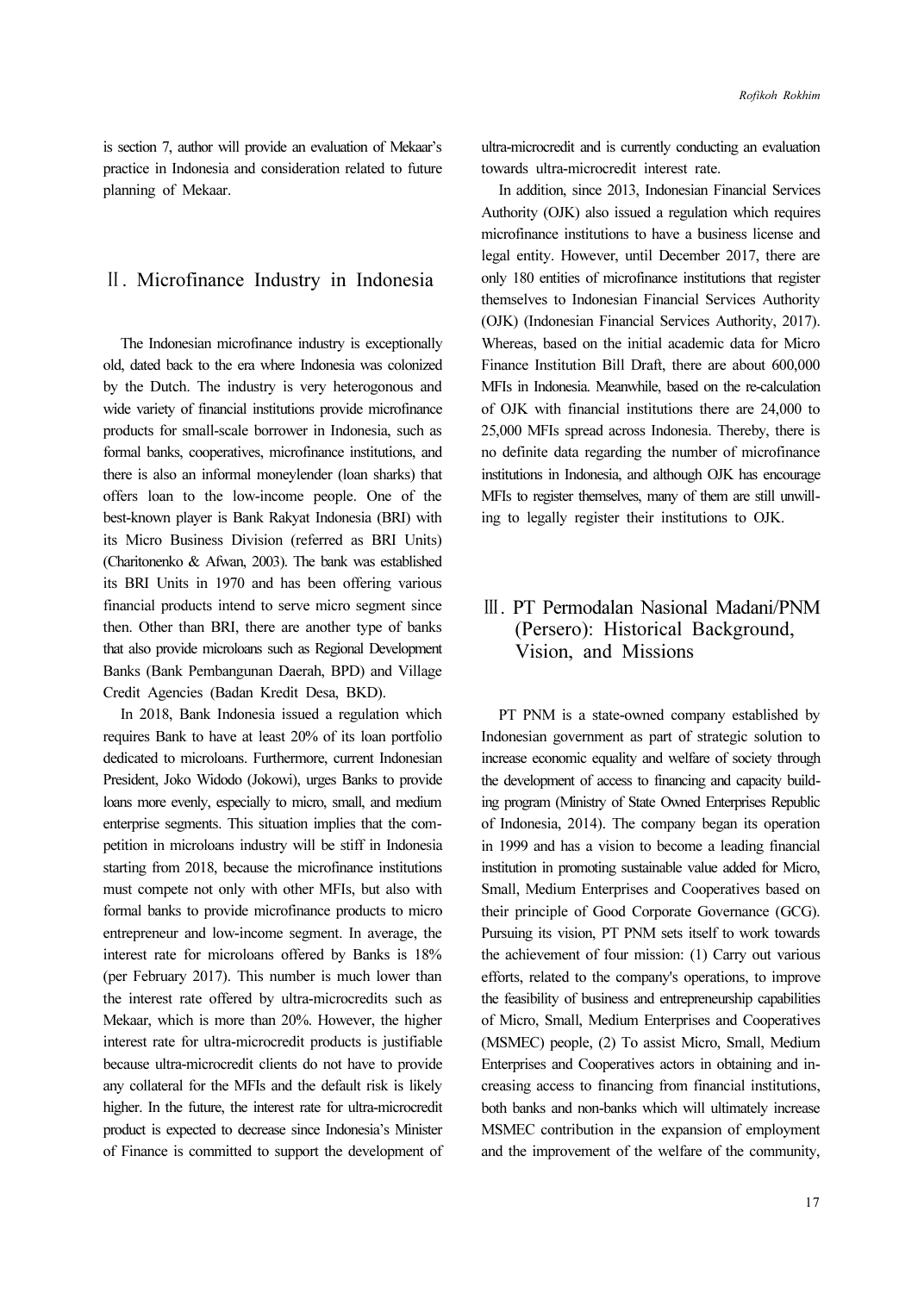(3) Improve employee's creativity and productivity to achieve the best performance in the effort of developing MSMEC sector. These vision and missions then translated into several products and services including ULaMM (Micro Capital Services Unit), Mekaar (Fostering Prosperous Family), Business Capacity Development Program, Management Services, and Partnership Program with Other Institution. However, this paper will analysed further only the ultra-microcredit product of PT PNM (Persero), namely Mekaar. The rest of the paper will use the word Mekaar to represent Fostering Prosperous Family Product of PT PNM.

#### Ⅳ. The Product

Currently, Mekaar only offers one type of product to its clients, which is group guaranteed loans with an amount of IDR2 - 5 million per person within group. In the beginning of the cycle, all clients will be given a loan of IDR 2 millions. If the clients run their business successfully and completed their obligations properly in the first loan cycle, then they can get a subsequent larger amount of loan (second loan cycle). For each of subsequent loan cycle, PNM will give clients a lower interest rate. This policy aims to encourage clients to become a good debtor. In other words, clients will get subsequent loans with a better interest rate if they can run their business properly and proof their disciplined (e.g. attend weekly meeting, pay weekly loan installment).

Customers can choose two types of loan term that are 25 weeks or 50 weeks. With an amount of IDR2 millions of loans, the installments to be paid each week are as follows:

#### First cycle

| 25 weeks installment | IDR90,000/ week         |  |  |  |
|----------------------|-------------------------|--|--|--|
|                      | $(\pm US$6.75)$         |  |  |  |
| 50 weeks installment | IDR50,000/week          |  |  |  |
|                      | $(\pm US$3.75)$         |  |  |  |
| Second cycle         |                         |  |  |  |
| 25 weeks installment | <b>IDR87,600/week</b>   |  |  |  |
|                      | $(\pm \text{US}\$6.57)$ |  |  |  |
| 50 weeks installment | IDR47,600/week          |  |  |  |
|                      | $(\pm US$3.57)$         |  |  |  |

Mekaar has unique selling propositions (USP) for its loan product: 1) the clients do not have to pay installment in the first two weeks after they got the loans. This allows clients to settle their business first so that they can pay the first installment, 2) the clients do not have to pay installment in two weeks during Idul Fitri (Moslem's holy day). In Indonesia, where most of the people are moslems, the clients tend to spend more money and return to their home village to celebrate Idul Fitri with their family. Surprisingly, these simple USPs are one of the factors that attracts clients to borrow from Mekaar. They find it helpful to not have to pay loan installment during those weeks.

The loan requirements are very easy to fulfill, so these loans are suitable for the target market, which is pre-prosperous women who are mostly very poor and have no financial knowledge. Mekaar loan requirements are as follows:

- a) Be aged between 18 to 55 years, because the target market is a housewife who already have or intend to open a business, then the age of the customer must be in the working age range of work.
- b) Use the loan for working capital to develop a business or open a business, in other words, women of productive age who have no job/business are welcome to become Mekaar customers as long as he has the intention to open a business and have the intention to improve his life
- c) Willing to attend weekly collective payments and pay weekly installment by herself, it is a testament to customer commitment to be disciplined and follow the rules set by Mekaar
- d) Create a minimum group of 10 people and a maximum of 30 women in the same neighborhood, where all members must agree to be the guarantor of the other members. Mekaar does not require customers to have collateral when applying for loans, and instead there is a guarantee from the group that each member will pay off the loan. With such schemes it is evident that Mekaar has succeeded in minimizing NPLs. In fact, NPL Mekaar is said to be almost non-existent (only 0.0023%). According to the study that PT PNM conducted, group guarantee lending is effective because the customers are afraid of other group members and account officers if they do not perform their obligations to pay installments every week. In addition, further loans will be provided if the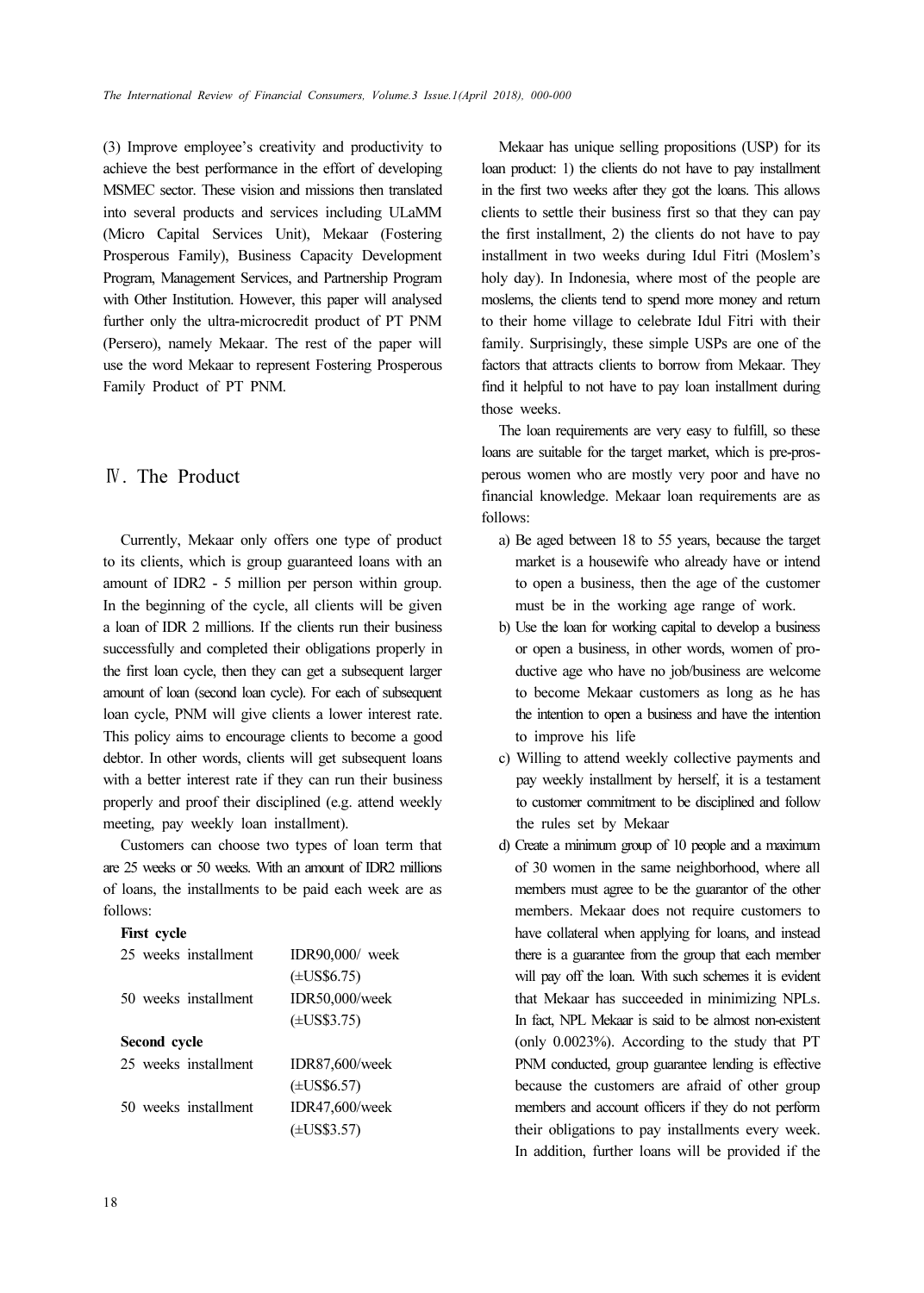customer has a good record on the previous loan, hence, they feel encouraged to follow the rules

e) Prospective customer may use KTP or Resi or Certificate of Domicile from local neighborhood association (rukun tetangga or RT) as a proof of identification.

Related to the funding, in the beginning, PT PNM get funding from Indonesian government to provide financing to pro-prosperous people in Indonesia through Mekaar. However, due to the success of Mekaar program, PT PNM get additional capital loan from state-owned Bank, namely Bank Mandiri, as much as IDR300 billion. In addition, Bank Mandiri is committed to provide bank accounts with an initial balance of IDR100,000 for Mekaar's customers. Bank Rakyat Indonesia (BRI) also participated to channel IDR500 billion as capital loan to PNM in 2016. As of September 2017, PNM has disbursed the amount of  $\pm$ IDR2,7 billion to  $\pm$  1.3 million clients across Indonesia through its Mekaar program.

Table 2. Summary of Mekaar's Product Characteristics

| <b>Product Characteristics</b> | Mekaar Group Guaranteed Loans                            |  |
|--------------------------------|----------------------------------------------------------|--|
| <b>Creation</b> date           | 2015                                                     |  |
| Client type                    | Pra-prosperous women<br>$(10 - 30$ women per group)      |  |
| Collateral required            | Group guarantee                                          |  |
| Loans term range               | 25 weeks and 50 weeks                                    |  |
| Repayment schedule             | Weekly                                                   |  |
| Loans size range               | $IDR2,000,000 - IDR2,500,000$<br>(currently)             |  |
| Interest rate                  | 24% per year (1st cycle) and<br>19% per year (2nd cycle) |  |

## Ⅴ. Fostering Prosperous Family (Mekaar): Target Market

The target market for Mekaar is productive housewives, who live under the poverty line (pre-prosperous woman). In other words, the target market is a woman who has income of less than US\$1.9 per day. Mekaar chose woman as a target market because they believe that women have bigger sense of responsibility to their family rather than men. Besides, woman is also known to have honesty and ability to manage finances within the family. Therefore, PNM strongly believes that empowering women is propelling motor to increase the income and achieve better living standards of underprivileged family.

To become Mekaar clients, women should have the following characteristics:

- 1. Be aged 18-55 years
- 2. Use the loan for working capital to develop a business or open a business
- 3. Have a commitment to attend weekly collective payments and deposit weekly installment by themselves

In brief, any productive underprivileged, unbanked, or poor women could apply to become Mekaar's clients as long as they have willingness to improve their lives and to follow rules specified by Mekaar.

## Ⅵ. Mekaar Group Lending System

In general, the lending process should begin by reaching the potential clients. In the case of Mekaar, the account officer (loan officer of Mekaar) has responsibility to promote Mekaar through door-to-door marketing. Account officer (AO) only use Mekaar flyer as a promotion tools, they have to persuade prospective clients using a direct conversation and eventually build trust. It is not easy to convince prospective clients, who are basically uneducated women who never have a loan before. Most of them, especially those living in remote areas, are afraid to borrow. Hence, it is important for AO to build their trust from the beginning. Oftentimes, AO has to visit the house of prospective clients several times before they agreed to join and become Mekaar clients. AO has to explain that Mekaar is a loan product owned by state-owned enterprise, hence, Mekaar isnot solely aimed at seeking profit, but it is part of government commitment, through Ministry of State Owned Enterprise, to improve the welfare of Indonesian people. Most of the times, after explaining that fact, the prospective clients starting to trust Mekaar and willing to hear more explanation. In addition, prospective clients become interested with Mekaar loans after hearing that they do not have to pay the installment two weeks after the loan is disbursed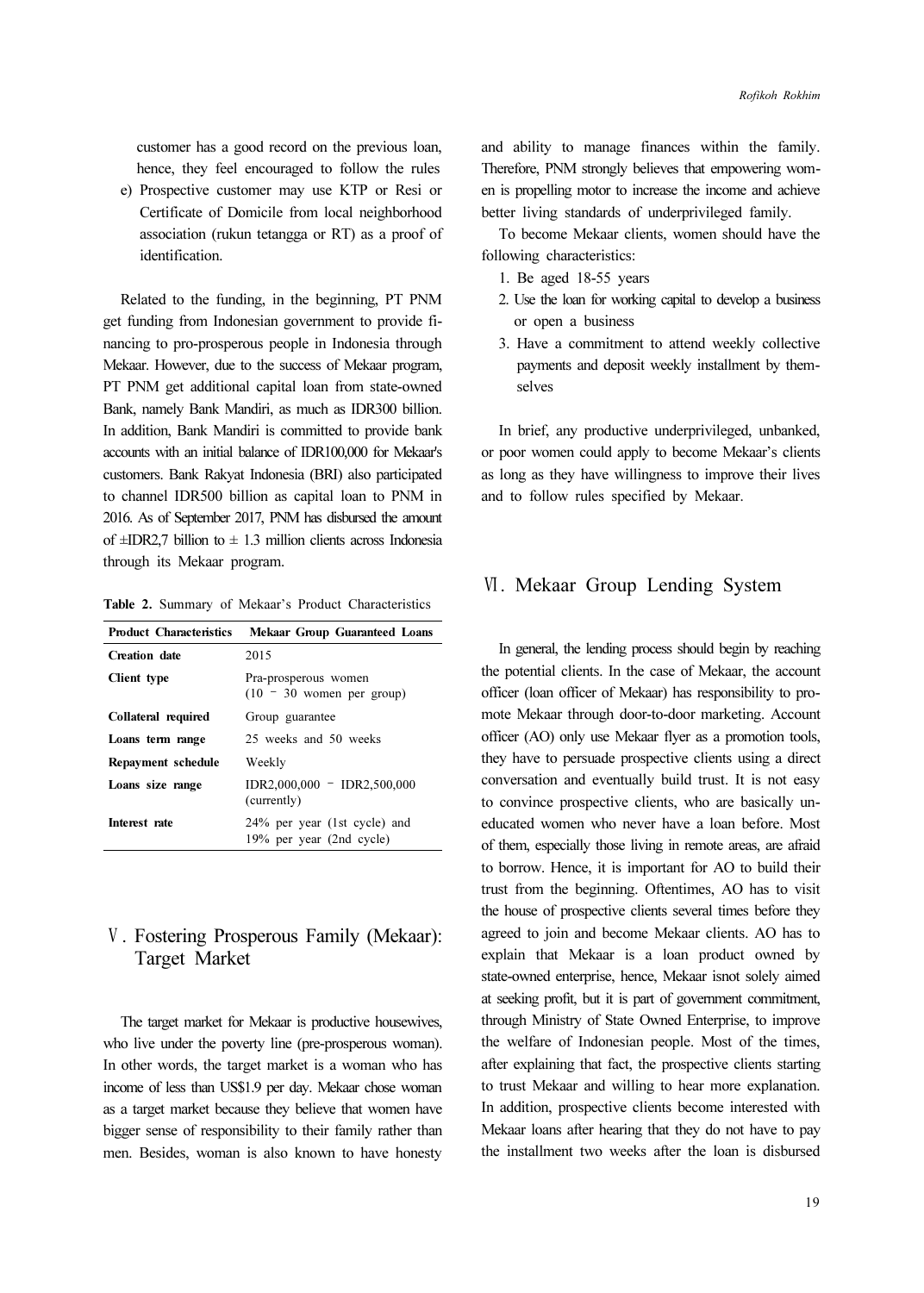and two weeks during Eid Al-Fitr.

If one prospective client agreed to become Mekaar clients, the AO will asked her to find another prospective clients and form a group consisted of 10-30 people. Typically, the one who gather members to form a group will become the leader and the members are their families or residents who live in the same area as the leader. The leaders will be responsible for dealing contracts between the group and Mekaar officer. Mekaar uses a group guaranteed system, in which all the group members are held accountable if one of their group members could not repay the loans.

After the group is formed, the prospective clients enter a prequalification stage. They will be asked to fill out a simple form, in which the prospective clients also need to get the consent from their husband in the form of signature. Then, AO will visit each of their houses and verify the prospective client's data. The data will be re-verified by the Head of Branch Office by visiting the prospective client's house. The group guaranteed loans are approved in the branch office. Once the Head of Branch Office approved the loan requests, there will be a trial period of five days, during which the Customer will be given information about Mekaar and the rituals that must be executed by the group members every week. This trial period is also a testament of prospective clients' commitment to Mekaar since they are required to attend the trial meeting for five consecutive days. If the prospective Customer is absent to attend, then the group will not be granted the loan. However, if all members of the group successfully demonstrate their commitment during the trial days, the loan will be disbursed to prospective clients one day after the trials ended.

In the 3rdweek after getting a loan, group members begin to attend meetings every week. Weekly meetings are named Weekly Collective Payments (PKM). In weekly collective payment, the client must pay the loan installment in accordance with the selected loan term (for example, if the group choose the 25 weeks term, then each member has to pay IDR90,000 per week). The loan amount and the installment amount should be the same for all group members; hence, all group members must have an agreement upon the selection of the loan term. Each group is also required to collect the solidarity money and emergency fund. If, in the future, there is a group member who cannot pay her weekly installment or did not come to the weekly meeting, then the leader of the group will

use emergency fund and solidarity money to bail out that group member. The money is entrusted to the leader of the group. Then, in Weekly Collective Payments (PKM), the customer is required to perform rituals such as read a prayer (according to each member's religion), read Pancasila, and read customer promises.

Account officer will be responsible to collect the money in Weekly Collective Payments meetings. After collecting the money, the AO will calculate the money in front of all group members and all the members will act as a witness. In this case, Mekaar wants to show that they uphold the principle of transparency and they do not intend to take advantage of clients. Such simple action can build a client's trust towards the AO, and towards Mekaar as a whole.

Overall, PT PNM is not only offered a loan product for pre-prosperous women, but they also insert educational elements to their clients within the process. In each prayer, promises, and Pancasila that clients have to read each week, PT PNM indirectly wants to instill the value of honesty in doing business, discipline, and hard work. With Pancasila, the poor women are also taught to maintain harmony and mutual respect despite coming from different tribes or religions. Furthermore, Mekaar clients are also taught to save their money. In fact, currently, there are more than 300,000 Mekaar clients that has saving in Mekaar. Thus, in Mekaar, clients are prepared to become small or even medium business owners by firstly building their discipline, responsibility, and also being introduced to the banking system.

### Ⅶ. The Organizational Structure

PT PNM is a state-owned company with tens of thousands of employees to support its business. PT PNM has several business units and products including Mekaar. Mekaar is managed separately under the supervision of an Executive Vice President (EVP). EVP along with portfolio manager and mentoring manager are responsible for designing Mekaar business development strategies. As for Mekaar, human resource is one of the key factors in achieving the 2 million customers target by the end of 2017. In the early stages, PT PNM put a lot of effort into setting up human resources system for Mekaar's oper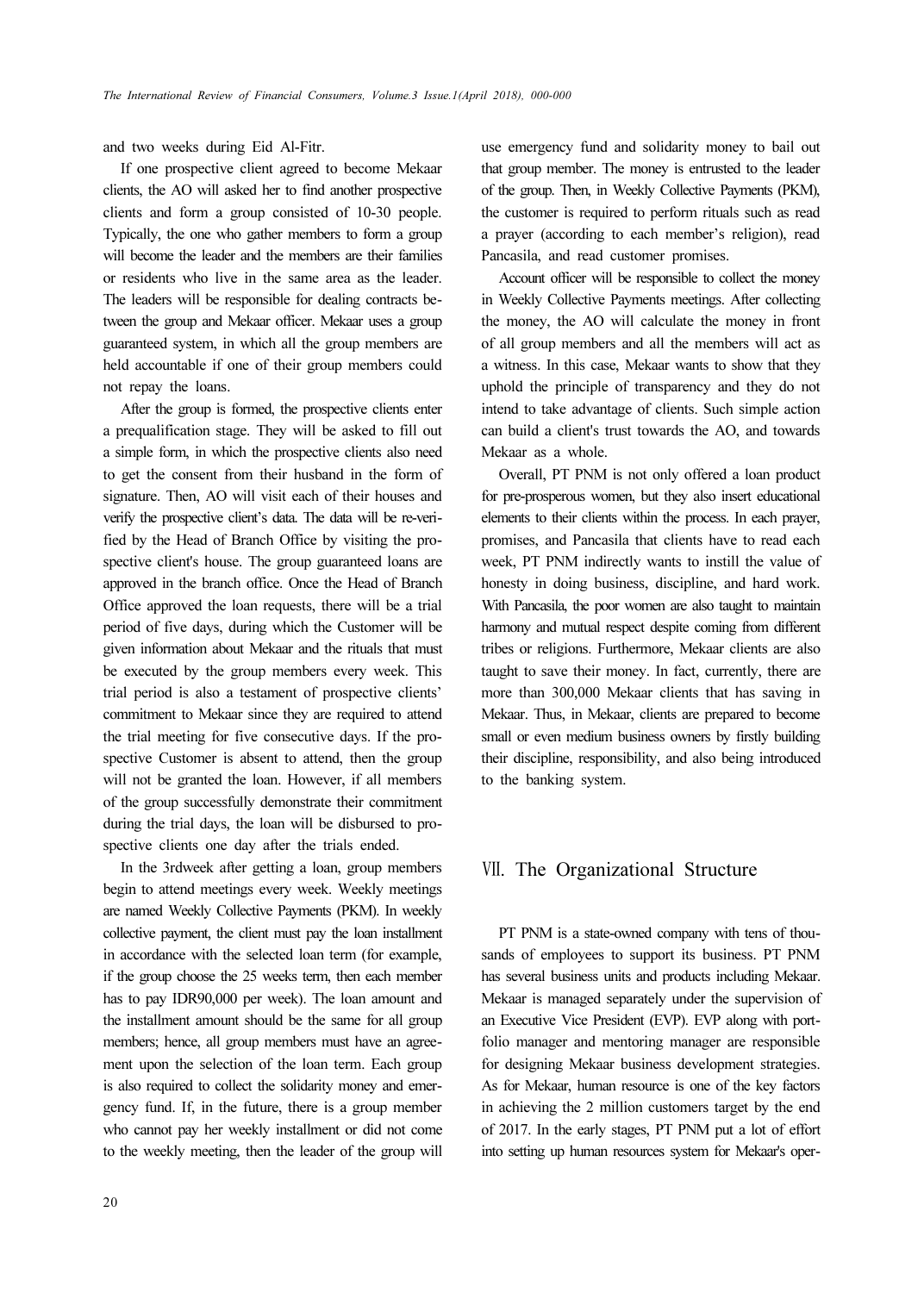ations in all branches from Aceh to Sorong Papua. As of September 2017, Mekaar employs 11,649 Account Officers, 1,464 Senior Account Officers and 1,137 Branch Heads and approximately 500 additional workers. The organization structure within Mekaar and the linking of decision-making process between Mekaar's officer and PNM managerial, especially in the credit lending process, are shown in the Figure 1 below.

Account officers, senior account officers, and branch heads are in charge to do day-to-day operations in each

branch area. Furthermore, account officer play a vital role in the success of Mekaar program. As company's frontline employees, account officers interact directly with costumers during most of their working hours. Account officers are regarded as company's representatives that being influential in the level of customer satisfaction and engagement. Account officers are responsible for visiting loan groups in their area to conduct Weekly Collective Payment. The locations of weekly collective payment are sometimes become one of the biggest challenges faced



Figure 1. Mekaar Organization Structure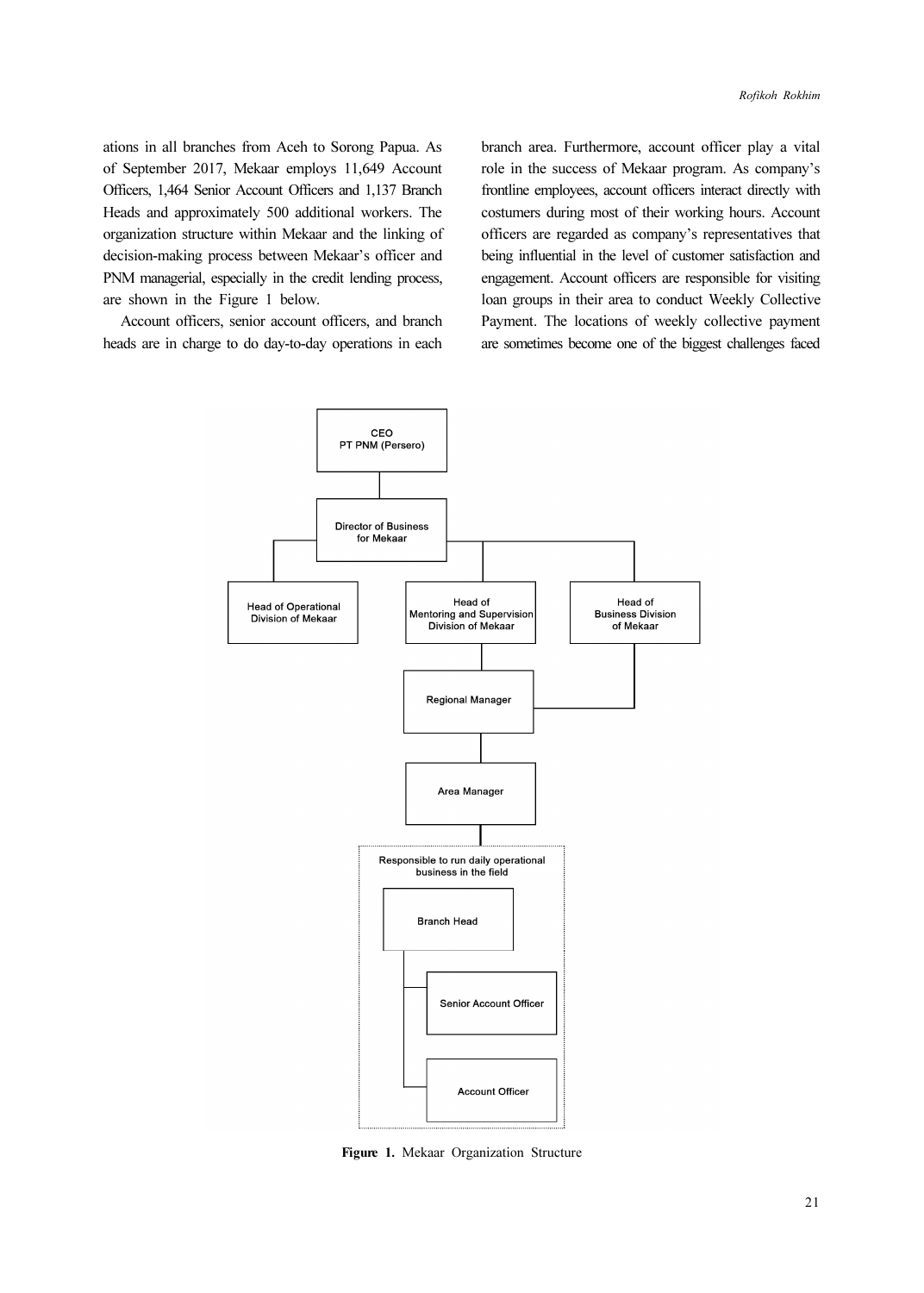by account officers. Some of Mekaar branches operate in remote area and have no vehicles access, which take hours from the nearest branch.

In addition to collect the weekly payment, account officers are also assigned to recruit potential customers. The highest level of educational attainment of the account officers is high school diploma. During the employee induction period, PNM provides product knowledge and soft skills training to the newly recruited account officers. Additional necessary trainings are also provided by branch head, which are usually held on Saturday. Meanwhile, senior account officers are responsible for administering administrative matters in the branch office and the branch manager is the person who has the highest authority to make decisions regarding loan approval in his territory.

#### Ⅷ. Discussion

In terms of financial decision making, low income consumers have their own reasoning system (Sawady & Tescher, 2008). This segment have historical experience of being excluded from the mainstream for decades, thus, trust becaome the central issue for them when creating financial decision making. For them, intangible features such as respect, trust, safety, and sense of belonging is very important (Sawady & Tescher, 2008). For Asian customers, respect aspect was even more sensitized.Hence, low-income consumers tend to be very cautios at accepting new financial products, especially those who live in remote area and rarely touched by financial service providers (FSPs).

Furthermore, social network is crucial in the lives of this segment. They often rely on community and family networks to provide them with resources, including financial resources, for their survival. Basically, this segment has two options when it comes to fulfilling their financial needs, informal cash economy and formal financial services. However, people are usually choose the informal one because it is familiar and comfortable, and the informal lenders are usually part of their community. Furthermore, many people from low-income segments are confused by the formal financial services, some others feel rejected by the formal FSPs. We believe that the success of Mekaar in penetrating its ultra-micro credit product to more than

one million customers because it was able to understand the need and behavior of low-income people and integrate those understandings in the loan products that they created.

- Trust and belonging. Mekaar lending products building trust of the clients in two ways, using internal (client's immediate network such as family and friend) and external means (through account officer). According to our interview with clients, they were interested to join Mekaar because Mekaar is promoted by their family and/or friends. Some of them were being asked to form a group together with their family/friends, and the others were interested because they see how their family/friends improve their lives after receiving Mekaar loans. They were willing to accept Mekaar because they believe on what was recommended by their family/friends. Using this practice, Mekaar was able to increase consumer's comfort in the product and sense of belonging. For external means, Mekaar use account officer to build client's trust. To approach new clients, account officers (AO) used personal approach by visiting customer's residence. They visited the clients for several times, and every time, they will give explanation about Mekaar. Slowly building the trust of the clients towards account officer and Mekaar. In addition, AO should also read "AO promises", which contains AO's commitment to always be honest and to treat consumers fairly, at every weekly meeting with clients. We believe that this practice provides a good impression, that AO also has a commitment to serve clients for the better. In low-income consumer eyes, people are the major differentiator, not a brand (Sawady & Tescher, 2008). Hence, the relationship between AO and customers is a crucial factor to build trust and sense of belonging of clients.
- Respect. Mekaar account officer were trained to treat and communicate with clients with utmost respect. Furthermore, Mekaar mostly hire account officers who are originated from the area, in fact, some of them are the child of Mekaar clients. Therefore, they know the culture in the area and able to build and maintain personal relationships with clients.
- Navigation. Mekaar is an easy to understand product, it does not need any collateral from clients, the clients only need to provide proof of identification and fill in the Mekaar form. The credit disbursement process takes only one week, the company will disburse the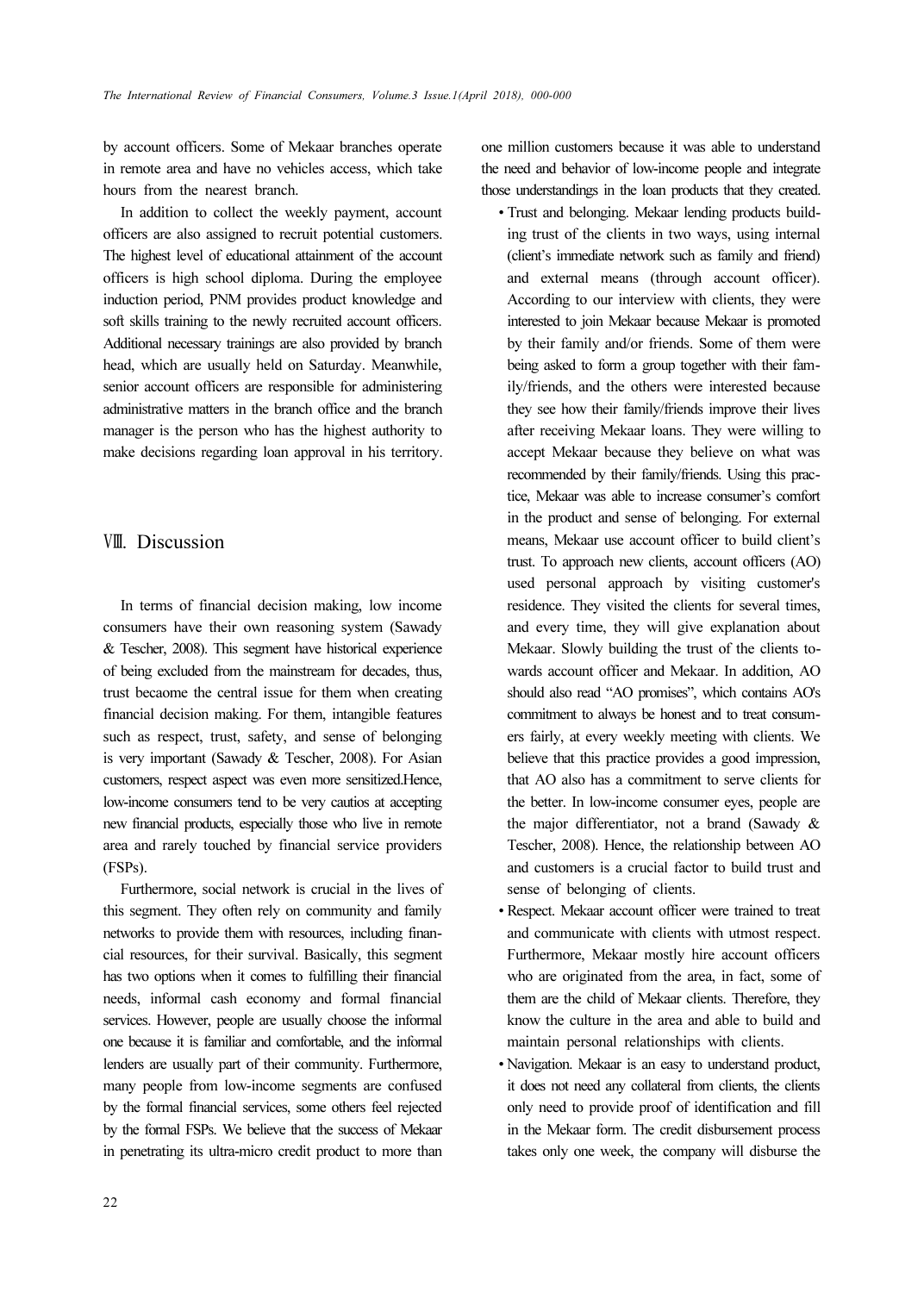money one day after the clients finished the training. Hence, for low-income consumer, this arrangement is very convenient, easy requirements and quick cash disbursement. Furthermore, account officer of Mekaar is responsible to provide clear explanation about client's responsibilities (such as attending weekly meeting) and negative consequences if clients do not fulfill their responsibilities, thus, clients will not feel betrayed because Mekaar already provide explicit information of what is expected from clients from the beginning. According to Sawady & Tescher (2008), low income consumers, who already feel swamp by the complexities of their lives, need an explicit navigation.

• Low income consumers tend to have short-term focus, hence, allowing frequent small payment has better suited them (Sawady & Tescher, 2008). Mekaar also implements the practice by offering weekly installment, rather than monthly installment, to their clients.

Formal banks usually put price (such as reducing/eliminating fees) and convenience (such as opening more branches in area where low-income consumers located) strategy as a priority when decided to serve low-income consumers (Sawady & Tescher, 2008). However, previous study by Sawady and Tescher (2008) shows that for low income consumers, emotional needs are somehow as important, or even more important, than that. Financial service providers (FSPs) need to fulfill the emotional needs because low income cconsumers proved to have quite different reasoning system when creating financial decision making. When creating their loan product, Mekaar is mindful of the characteristics of low income and was able to provide a loan product that is suitable for the poor. Therefore, focus on account design and incentive to increase lending to low income is not sufficient if FSPs decided to serve low-income consumers, FSPs also need to accomodate emotional needs and behavioral insight related to this unique segments.

Basically, Mekaar's target market is poor and unbankable women who does not have asset to be guaranteed when they take a loan. However, the average NPL of Mekaar clients is almost zero (0.0023% to be exact), very low when compared to the national NPL of 2.93% in 2016 and 3.07% by mid 2017. One of the key to Mekaar's success in pressing NPL is the group guarantee system that they implement in their loan product. This

group guarantee scheme is believed to be effective to disciplined consumers, especially to come to weekly meetings. Delinquency cases are also very rare: firstly because the solidarity guarantee is applied immediately when a group member is delinquent, secondly because peer pressure assures this happens in very few cases. Group coordinators are in charge to warn their group members once the members failed to make weekly payment. An internal survey conducted by PNM suggested that the main reason group members adhere to the term of payment and willing to do all the rituals is because they are afraid they will not be included in the next loan term. In addition, the results also mentioned that most Mekaar clients feel embarrassed and afraid with their peers (e.g. other group members) if they come late to the weekly meeting and did not pay the loan on time. This shows that the mechanism of peer pressure is naturally present in Mekaar's group guarantee system. This system is also very effective in maintaining the quality of Mekaar loan.

#### Ⅸ. Impact of Mekaar to the Society

In measuring the performance of a microcredit program, Rosenberg (2009) proposes five basic tools which are breadth of outreach (number of clients being served), depth of outreach (how poor are the clients?), loan repayment (portfolio quality), financial sustainability (profitability), and efficiency (how well the MFI control its operating costs). Nevertheless, Mekaar has been running for only two years and some branches operate even less than a year, which makes the financial data is not readily available to calculate the aforementioned indicators related to financial performance of the Mekaar program.

Furthermore, in the donor brief published by Consultative Group to Assist the Poor (CGAP), impact of microfinance is related to measuring how financial services affect the lives of poor people (Cohen, Burjorjee, & CGAP Staff, 2003). Impact in microfinance considers income growth, asset building, and reduction of vulnerability. Other times, it also includes indicators that intend to measure multiple dimensions of poverty, such as overall household income, social improvements in health and education, and empowerment (increased self-esteem and control of household resources among women) (Cohen, Burjorjee, & CGAP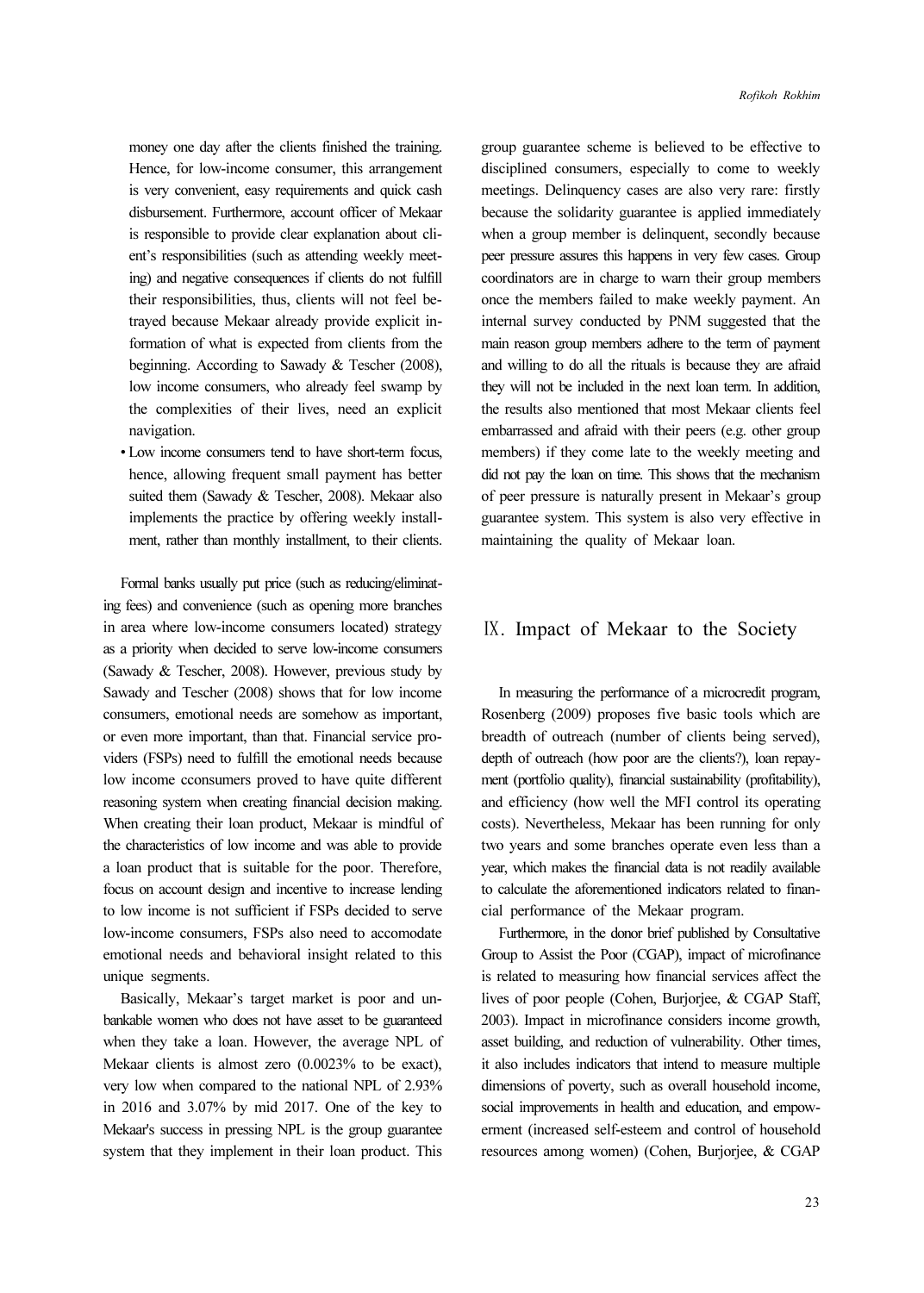Staff, 2003). We also measure multidimensional poverty index of Mekaar clients in early 2017, and the results show that among 1382 clients that we surveyed, only 74 clients (5%) who are categorized as a multidimensional poor based on indicators set by Alkire and Foster (2007, 2011a). The respondents for this study are consumers who have been a Mekaar clients for at least 6 months.

Furthermore, we assessed the impact of Mekaar in a household level and individual level (Cohen, Burjorjee, & CGAP Staff, 2003). In a household level, Mekaar ultra-microcredit was proved to provide another source of income for the client's family. Mekaar plays a significant role in empowering women within the family economy. Prior to Mekaar's presence, the majority of Mekaar's customers were housewives and only husbands played the sole breadwinner. We conducted a survey, in which in the results show that Mekaar ultra-microcredit allows the clients to open new business and leads to an increase in their household income. The credits also increase the assets of clients; they reported an increase in their assets such as jewelry, land/ rice fields, livestock, and food stand/carts. Currently, the survey is still ongoing, therefore, we are not able to present the final results in this paper. At an individual level, Mekaar ultra microcredit are able to increase client's savings. Mekaar offering clients to save their money in Account Officer. In remote areas, the existence of formal financial institutions such as banks is rare that people are not accustomed to have saving account. Mekaar taught customers to manage their finances and set aside excess funds as savings which can be withdrawn at any time. Furthermore, looking at the number of current Mekaar consumers who almost reach 1.4 million consumers (per November 2017), we can say that this group guarantee loan has potential to give greater impact to the Indonesian poor people, especially those who live in remote area and unreachable by formal financial services. Mekaar also give a way for women empowerment, because Mekaar open an access to financial services which then leads to increase in greater choices and voice in a family for women. However, we still need to conduct a study to measure how much the impact of Mekaar to women empowerment in Indonesia, which will be our agenda in the future.

From social point of view, with their education agenda by incorporating prayer, client's promises, and Pancasila in their weekly meeting, Mekaar is indirectly attempting to alter the behavior of poor people in a positive way.

First, Mekaar instill discipline value to their customers through the implementation of weekly meeting, and clients are required to attend (clients are allowed to absent from weekly meeting maximum 2 times during the loan term). Second, Mekaar is also embedding the value of honesty and working hard to customers by requiring them to read consumer promises each week. Meanwhile, regular reading of Pancasila aims to instill a sense of unity and tolerance within the community. Over time, these values are expected to be instilled inside the consumers' self. Therefore, in the long run, Mekaar has a goal to raise the status of poor people by changing their behavior.

Initially, there were a lot of Mekaar consumers who never use, or even visited, a banking institution before. These consumers are usually called unbankable segment. In Mekaar loan process, PNM attempt to familiarize this segment with banking products (e.g. savings, loans, etc), thus, these consumers are expected to become bankable in the near future. However, currently, PNM is already cooperating with several Indonesian state-owned banksto provide consumers with formal banking savings accoount. Mekaar could be seen as an agent that transform unbankable segment into bankable segment

#### Ⅹ. Future Opportunities for Mekaar

Based on our discussions and evaluation above, there are some strategic decisions for the future of Mekaar's program:

1. Caution against NPLs. Considering that Mekaar's clients are very poor and unsecured, Mekaar should have a prevention strategy in the event of a shock or disaster that could causes the loan to default. So far, there have not been many cases where clients cannot continue with the loan process (e.g.client's death or natural disaster). Mekaar have been working together with state owned enterprise (SOE) PT Jiwasraya (Persero), a state-owned insurance company, to cover Mekaar's clients against death risk. Nevertheless, other type risk as fire, husband's death, and natural disaster have not been included in the insurance policy. Since PT PNM wants to grow the number of their consumers, the likelihood of such things happen is higher and can cause consum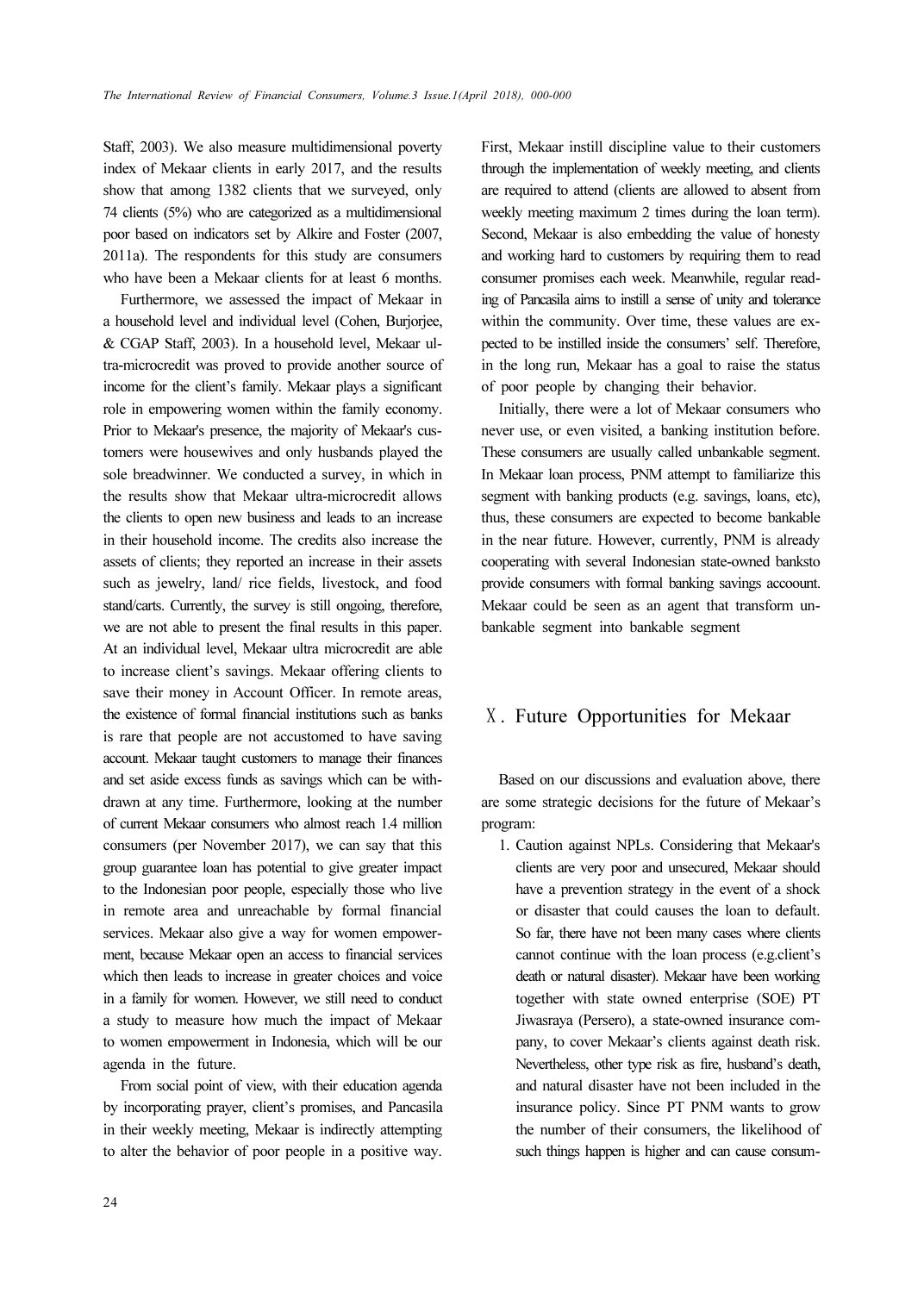er's inability to return the loan. Therefore, PT PNM should make risk mitigation strategies to overcome this matter.

- 2. For future funding, PT PNM should start considering cooperation with other state-owned companies. Under the Ministerial Regulation, State Owned Enterprises (SOEs) are required to set aside a portion of their profits for the partnerships and community development program (in Indonesia, it is known as Program Kemitraan dan Bina Lingkungan (PKBL)). Usually, in the partnership program, SOEs will channel the money to small and medium enterprises in the form of loans. But, often times, the number of NPL for this program is quite high. This is understandable because the distributing loan to SMEs is not the core business of that SOE. Given that PT PNM has expertise in distributing loans to the poor, it is expected that in the future, SOEs' PKBL money can be managed by PT PNM. This money could be treated as a source funding to increase the number of Mekaar customers across Indonesia.
- 3. In addition, PT PNM may also offer other microfinance products to their clients, such as micro insurance. PT PNM already has an established business process, a great amount of human resources, and market that is readily available. Accordingly, offering other microfinance products could present great opportunity for PT PNM to diversify its business.

### References

- Arifin, C. (2017, August 14). Menghadirkan Kontribusi BUMN untuk Warga Prasejahtera di Kabupaten Serang Lewat Pembiayaan Mekaar. Retrieved 10 15, 2017, from http://www.tribunnews.com/: http:// www.tribunnews.com/bisnis/2017/08/14/mengha dirkan-kontribusi-bumn-untuk-warga-prasejahter a-di-kabupaten-serang-lewat-pembiayaan-mekaa r?page=2
- BBC Indonesia. (2009). Kredit Mikro di Indonesia. Retrieved 10 14, 2017, from http://www.bbc.com/i ndonesia/laporan\_khusus/2009/11/091126\_umkm

pengantar

- Charitonenko, S., & Afwan, I. (2003). COMMERCIALIZATION OF MICROFINANCE: INDONESIA. Jakarta: Asian Development Bank.
- Cohen, M., Burjorjee, D., & CGAP Staff. (2003, July). Retrieved from www.cgap.org: https://www.cgap. org/sites/default/files/CGAP-Donor-Brief-The-Im pact-of-Microfinance-Jul-2003.pdf
- Indonesian Financial Services Authority. (2017). Statistics of Microfinance Institutions in Indonesia - December 2017. Jakarta: Indonesian Financial Services Authority.
- Rosenberg, R. (June 2009). Measuring Result of Microfinance Institutions: Minimum Indicators that Donors and Investors Should Track. CGAP Technical Guide. pp. 1–32.Retrieved 10 14, 2017, from https://www.cgap.org/sites/default/files/CG AP-Technical-Guide-Measuring-Results-of-Micr ofinance-Institutions-Minimum-Indicators-That-Donors-and-Investors-Should-Track-Jul-2009.pdf
- Hermansyah, A. (2017, 09 04). Bank Mandiri provides Rp 300b to PNM to empower women. Retrieved 10 14, 2017, from http://www.thejakartapost.com/: http://www.thejakartapost.com/news/2017/09/04/ bank-mandiri-provides-rp-300b-to-pnm-to-empo wer-women.html
- Isaia, E. (2005) 'Microfund for women: A case history of microcredit in Jordan', Savings and Development, pp. 441–468. doi: 10.2307/25830910.
- Jakarta Globe. (2013). Indonesia's Microfinance Industry Faces Overwhelming Demand. Retrieved 10 14, 2017, from http://jakartaglobe.id/: http://jakartaglo be.id/business/indonesias-microfinance-industryfaces-overwhelming-demand/
- Ministry of State Owned Enterprises Republic of Indonesia. (2014, October 29). PT Permodalan Nasional Madani (Persero). Retrieved September 12, 2017, from BUMN: http://www.bumn.go.id/pnm/berita/86
- Sawady, E., & Tescher, J. (2008). Financial Decision Making Processes of Low-Income Individuals. -: Joint Center for Housing Studies Harvard University.
- The Asia Foundation (2003), Microfinance Services in Indonesia: A Survey of Institution in 6 Provinces. Retrieved 10 14, 2017, from https://asiafoundation. org/resources/pdfs/Indomicrofinancesurvey.pdf
- Warta Ekonomi (2017) Semester I 2017, Nasabah Mekaar PNM Tembus 1 Juta Lebih. Retrieved 10 14, 2017,